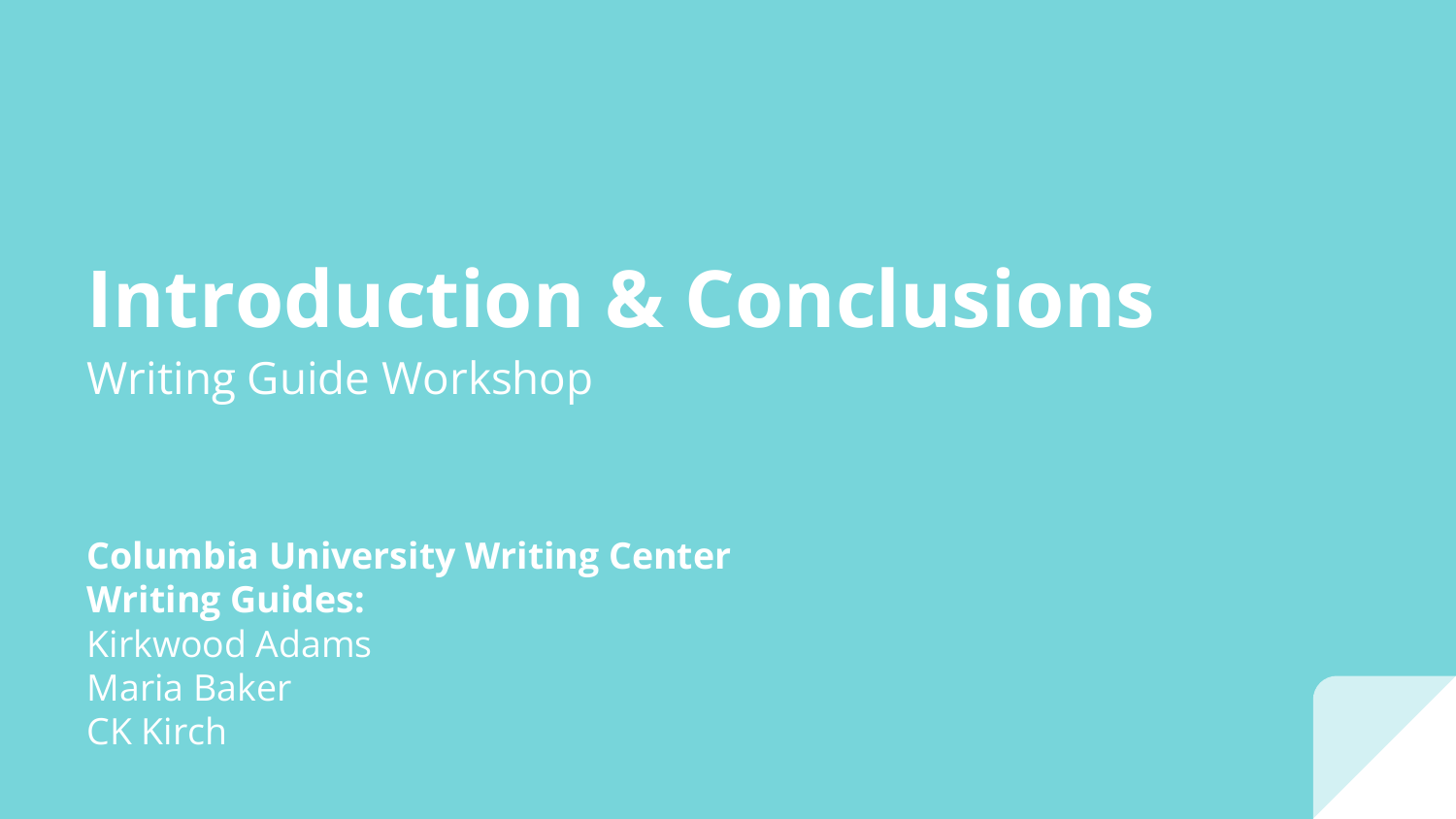#### **TODAY WE WILL:** Look at Introductions & Conclusions

"[THEY] GO TOGETHER"

JUST LIKE THIS BRAIN NEEDS A BIG OLE PENCIL

JUST LIKE A MIND NEEDS A WRITING UTENSIL

WHAT GOOD IS SUGAR IF YOU HAVE NO TEA

WHAT GOOD ARE YOU IF YOU DON'T HAVE ME

WE GO TOGETHER

JUST LIKE A TEAR IN A BABY'S EYE

LIKE ICE CREAM & APPLE PIE

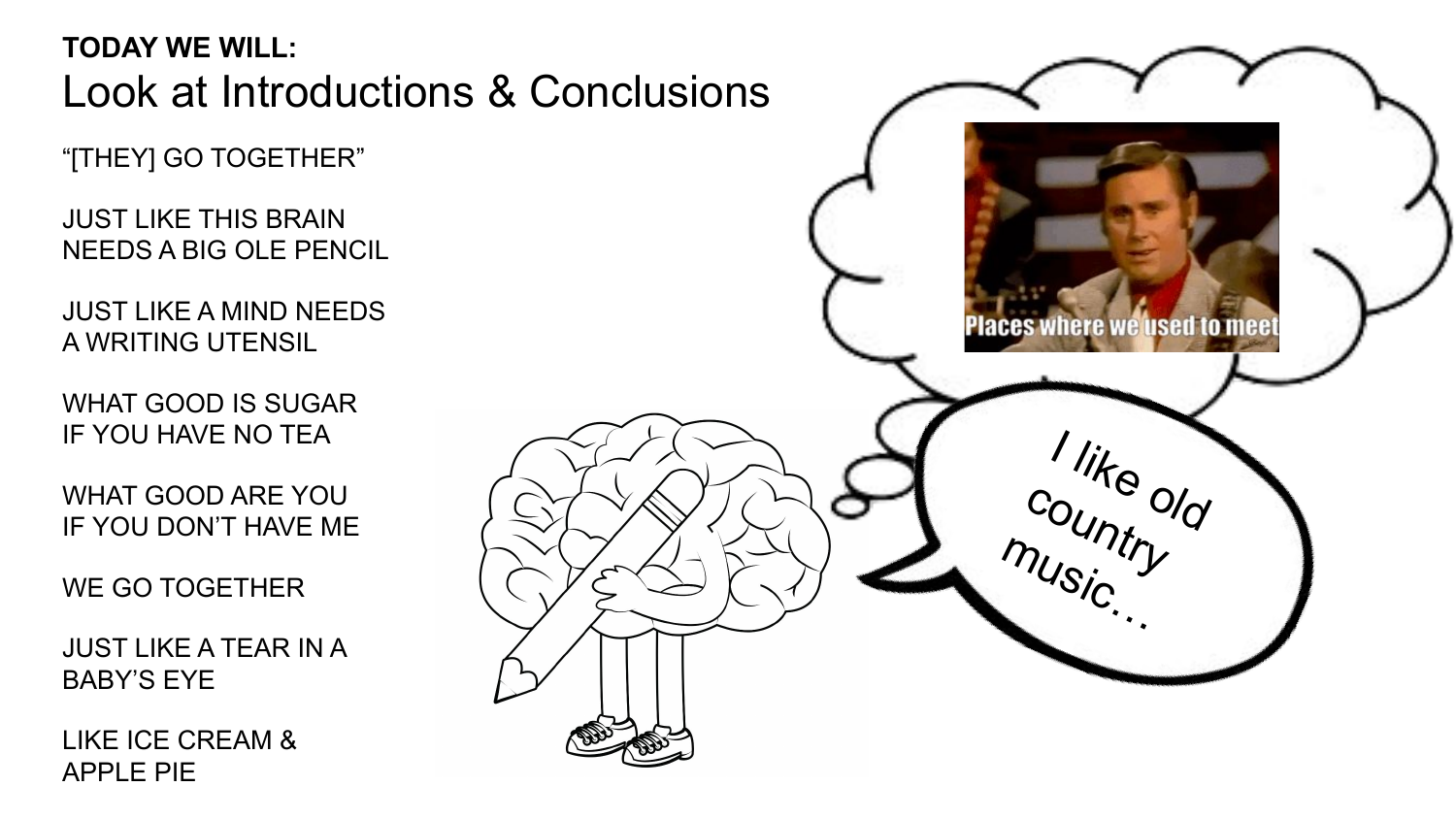# Think of a favorite movie/documentary.

What is it? What's it about?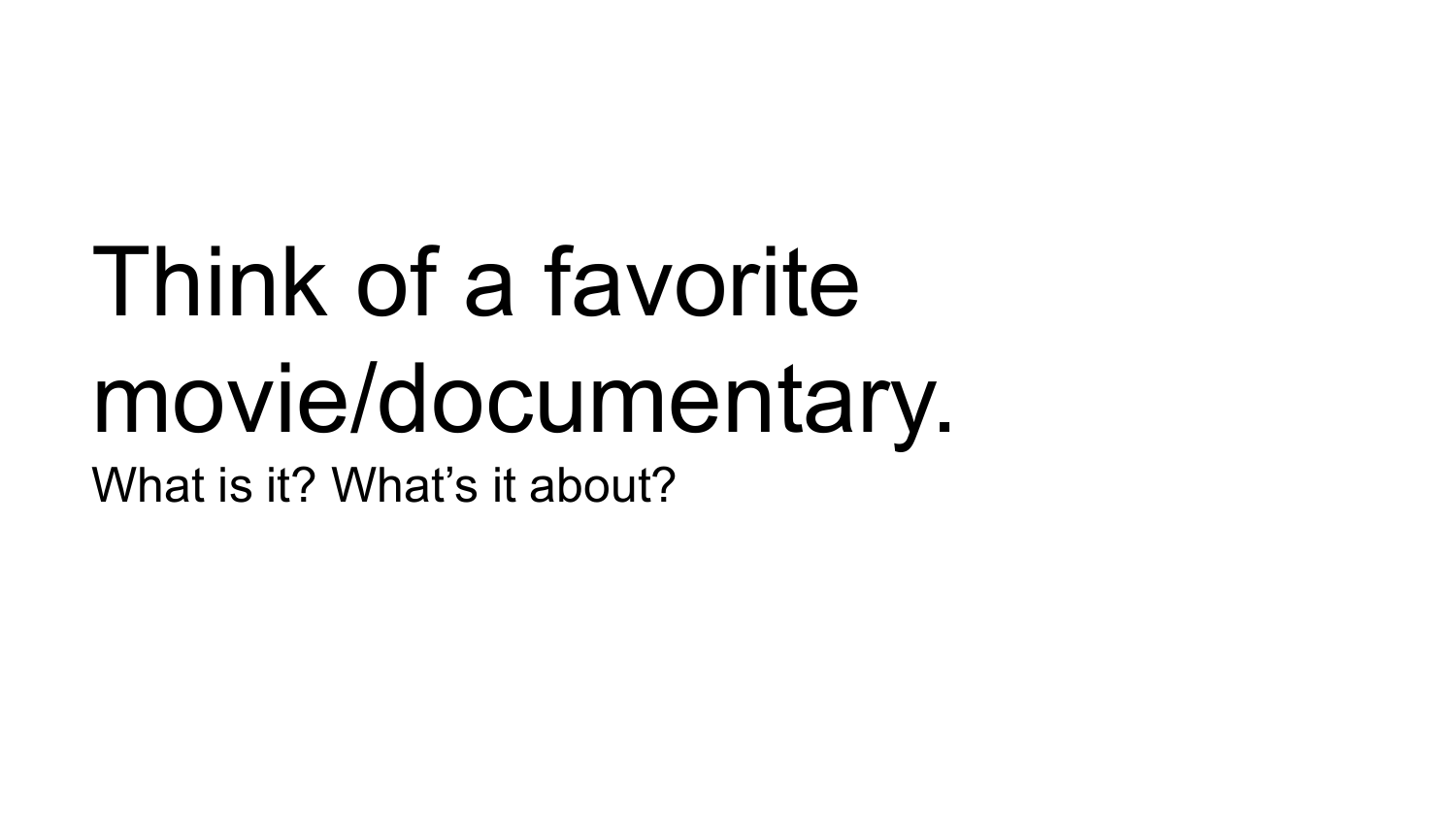# How did you begin your telling of the movie? How did you structure your telling?

We want to make two points.

1. You likely had an instinct about what a listener needed to know first. You knew how to orient the listener. 2. An essay introduction has the same aim: to orient a reader.

This is why we will look at the parallels between dramatic storytelling and essay writing.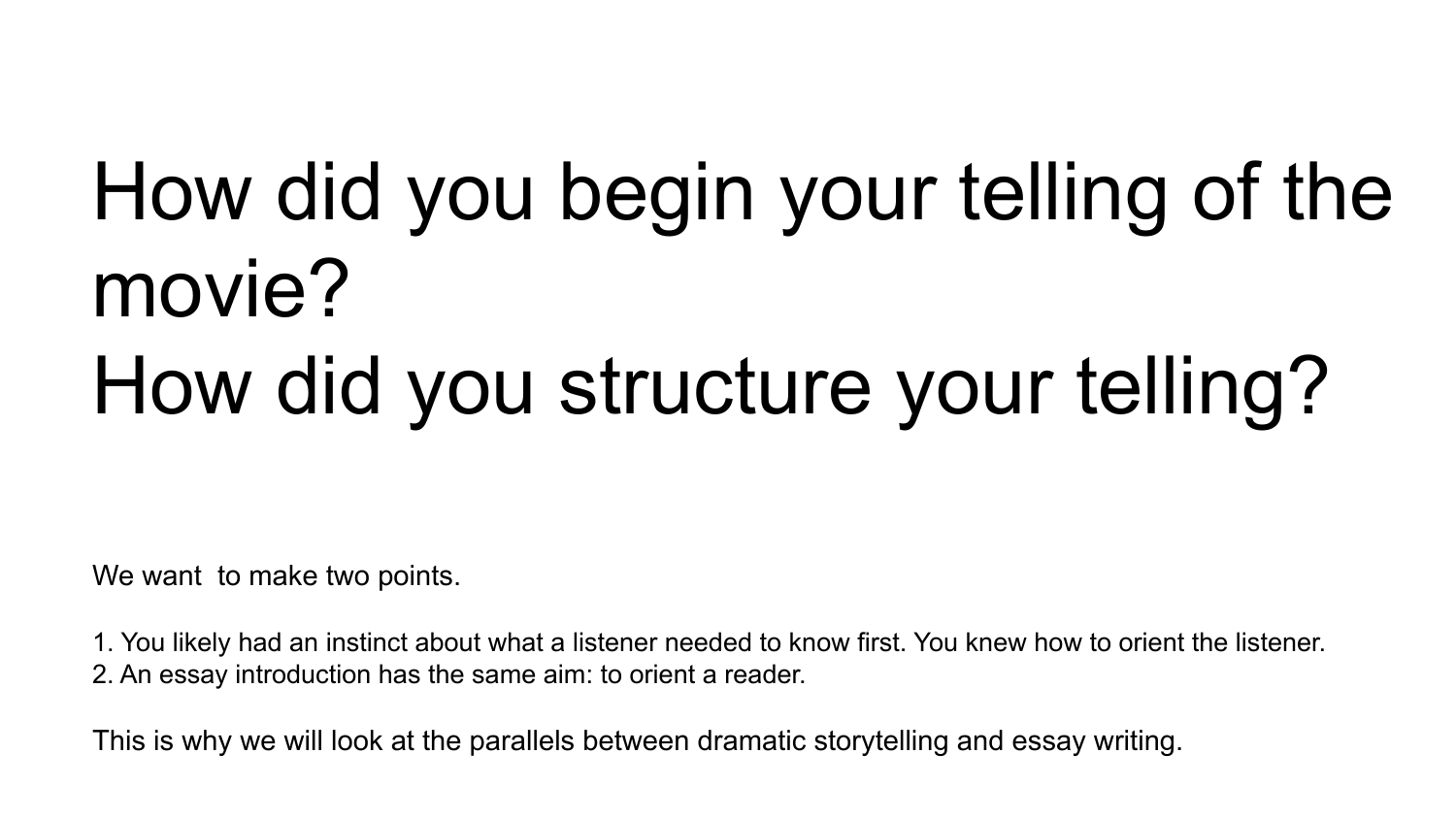

**Freytag's basic shape of a dramatic story. Think about how this maps on to the movie you talked about.**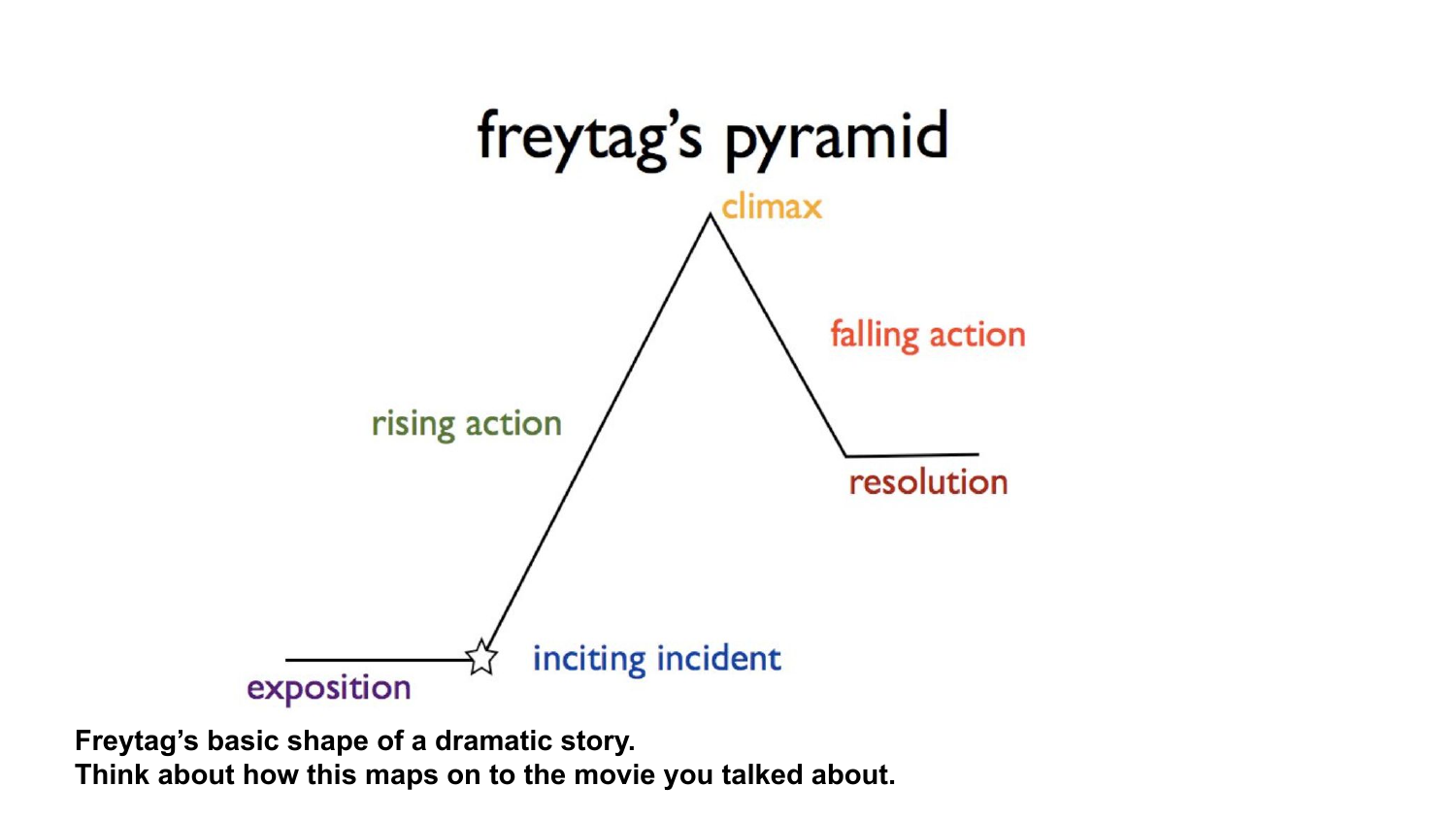| <b>Story beginning</b>                                        | Scholarly text introduction                                                                                      |
|---------------------------------------------------------------|------------------------------------------------------------------------------------------------------------------|
| The writer introduces characters and sets<br>the scene.       | Context: The writer introduces object of<br>analysis, background information, and the<br>scholarly conversation. |
| The writer presents a dramatic problem.                       | Scholarly problem: The writer presents a<br>difficulty arising from a gap in understanding.                      |
| Characters confront the problem.                              | Project: The writer describes an approach to<br>confronting the problem.                                         |
| Characters set off on a path toward<br>resolving the problem. | Claim: The writer promises a path toward<br>resolving the problem.                                               |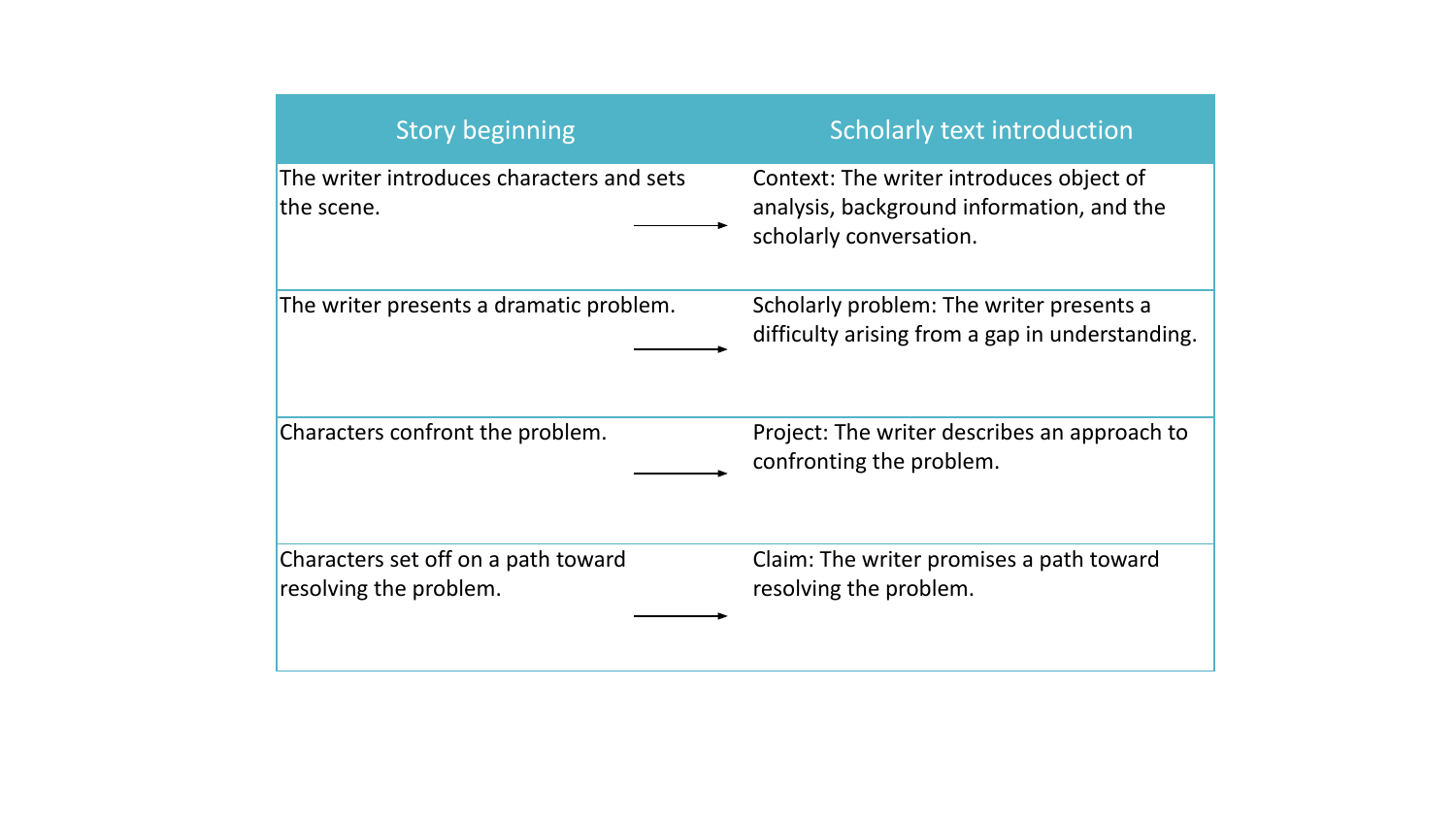| Story middle                                                                                     | Scholarly text body                                                                                            |
|--------------------------------------------------------------------------------------------------|----------------------------------------------------------------------------------------------------------------|
| Characters grapple with the problem.                                                             | Evidence and analysis: The writer analyzes<br>$\rightarrow$ evidence to grapple with the problem.              |
| Characters develop as the problem<br>becomes more complex with new<br>characters and new events. | Complication: The claim develops as the<br>problem becomes more complex with new<br>scholars and new evidence. |

But we're not talking about the middle today…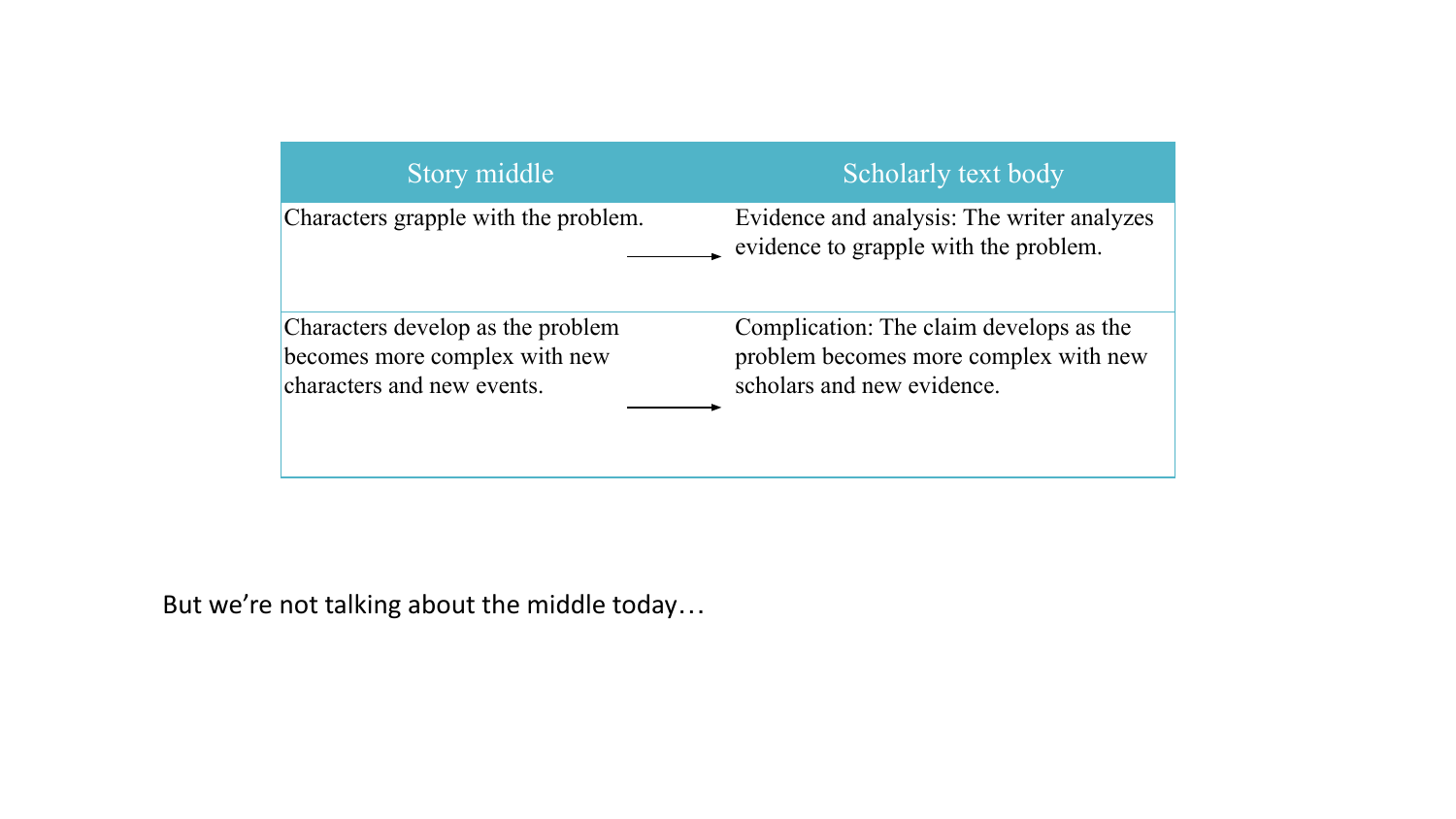The problem resolves in a way that offers the audience a new understandings of the characters to take away.

Story ending Story ending Scholarly text conclusion

Take-away: The problem resolves with a claim that offers readers a new understanding to take away.

**Stating the most fully evolved version of the claim,** the one that can only fully make sense here. This resolution sets the stage for:

- a. **Emphasizing the newfound meaning** of a key term or other aspect of the project
- b. **Making calls to action** for a problem or set of conditions detailed in the project
- c. **Suggesting solutions** for a problem
- d. **Acknowledging the limits** of the project & **Listing next steps or additional aspects** for further investigation of the project's topics by **Identifying new questions** raised by the work done in the project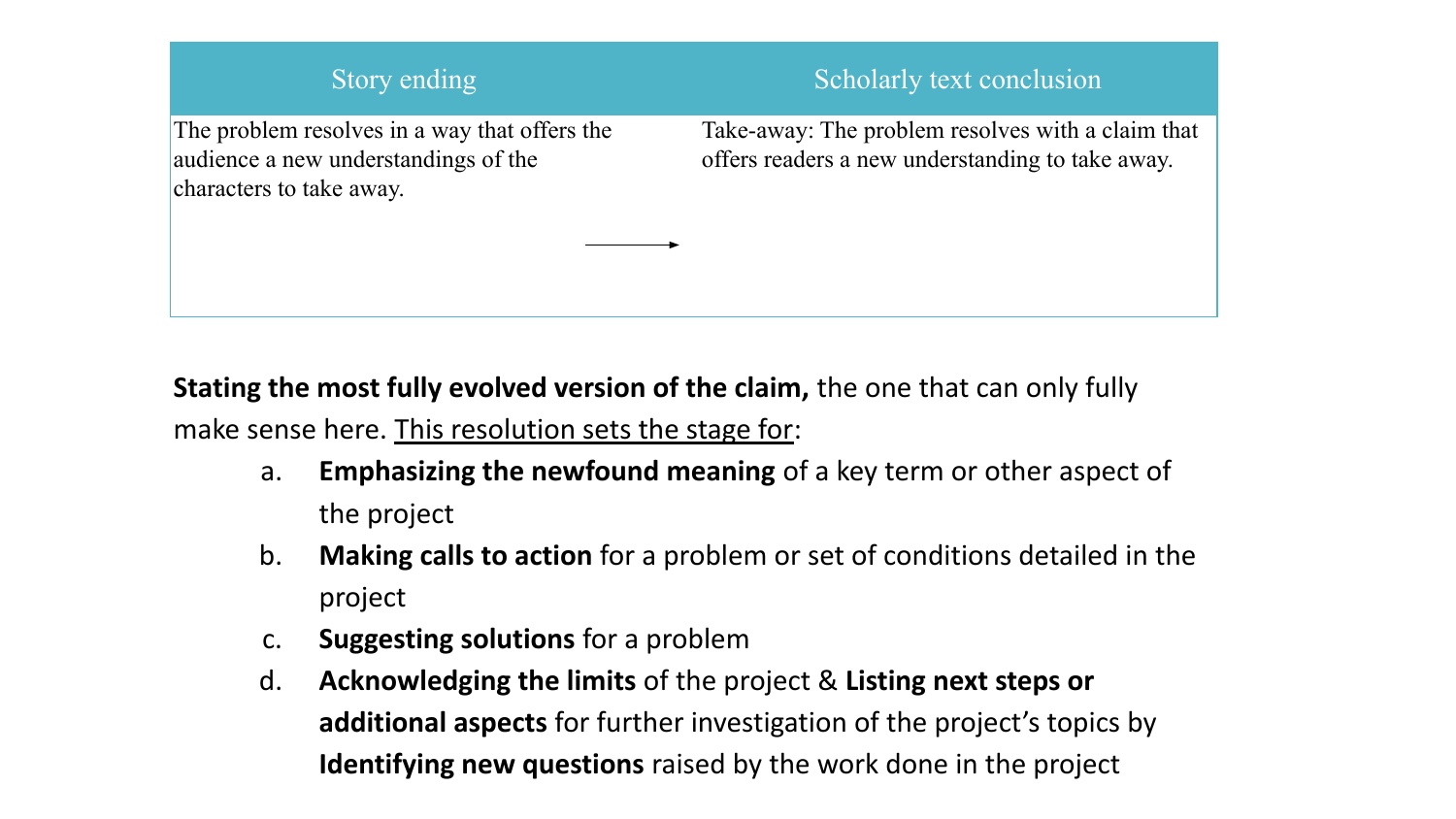**Beginning and End are the brackets that hold the story/essay together.**

#### **What readers need at the beginning: Orientation**

- What's this about?
- What is the question we're following (the whodunit)?

### **What reader need at the end:**

## **A sense of completing something and a sense that engaging with this content was valuable (stakes and motive).**

freytag's pyramid

**N**citing incident

rising action

exposition

falling action

resolutio

- What was the arc? What should we remember?
- What's the answer to the questions?
- How do your insights help us understand something else that we might encounter?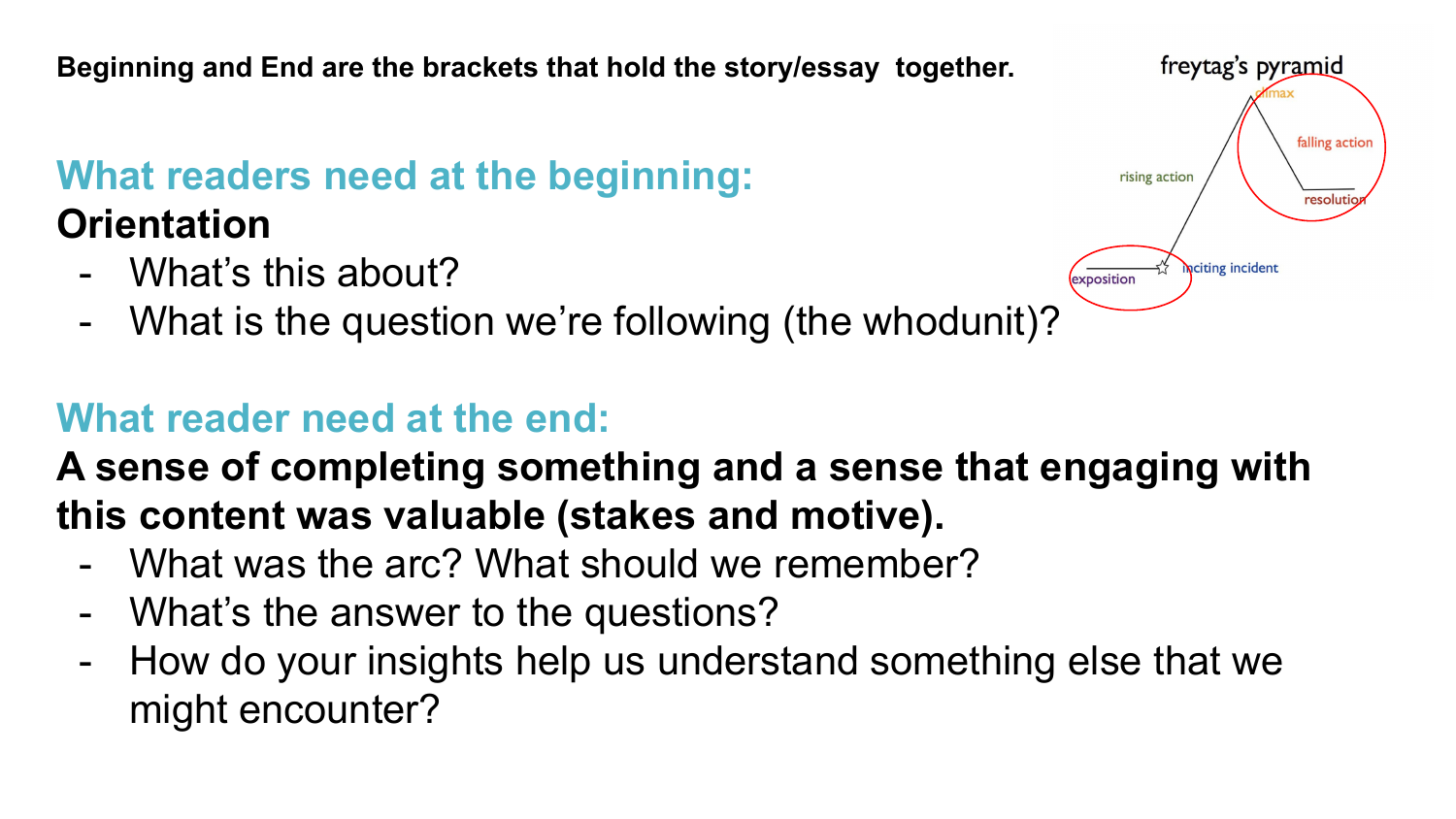#### **Stakes and Motive**

# In introduction

• Previewing why the project is important

# In conclusion

• Stating explicitly why the project is important

**Think about your movie example again: How soon/ how do we understand a movie's moral center and who we root for? What initially transmits that understanding? (tone, dramatic question, status quo)**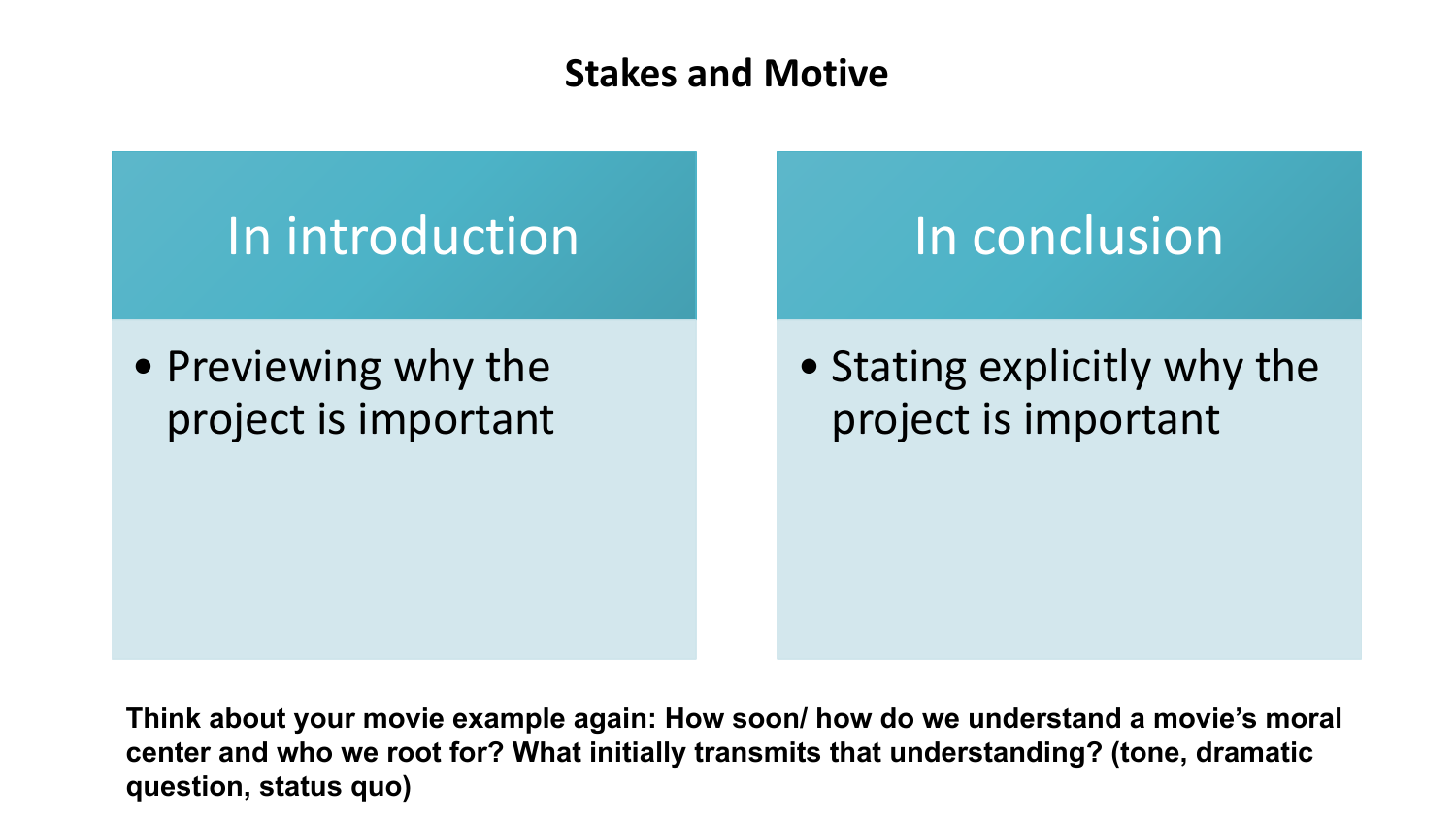## We will share two P3 examples from the Morningside review.

# The two authors' relationship to their exhibits (and the nature of their exhibits) is very different.

Observe how the relationship to the exhibit influences the crafting of each introduction.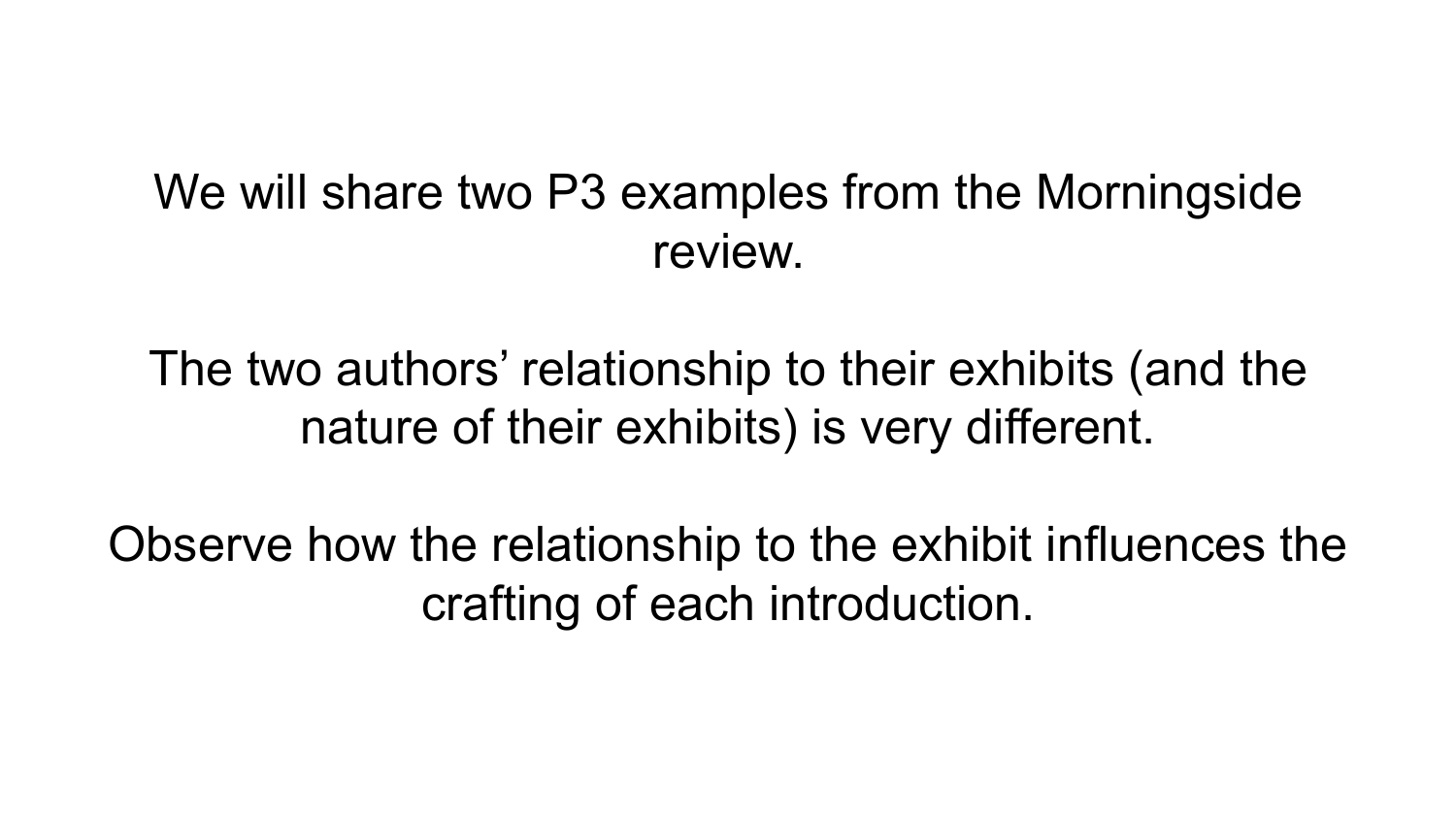#### **Introducing your Objects of Analysis (Exhibits)**



more or a protagonist.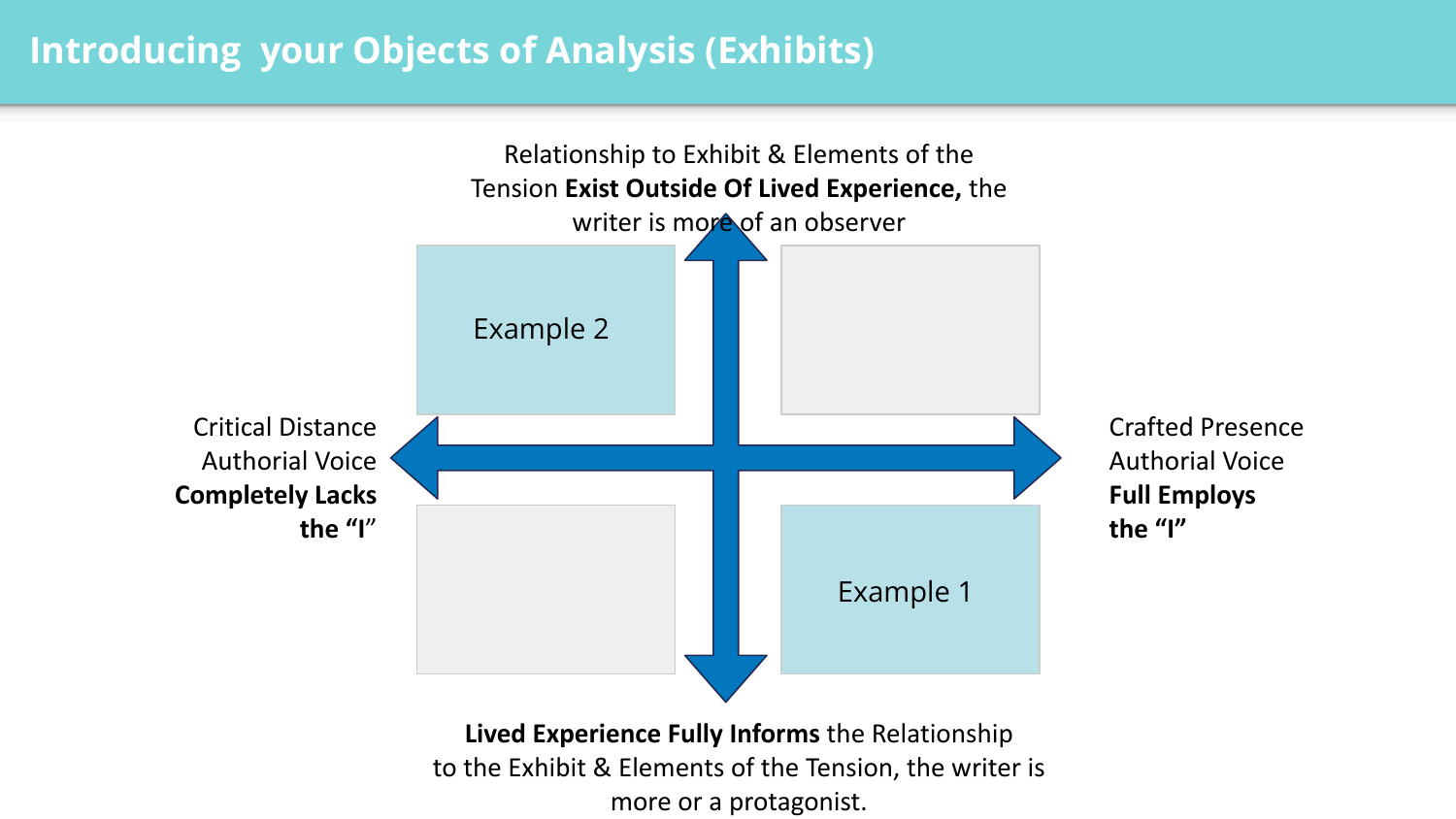A few years ago, I worked at a leprosy care facility associated with the Center for Research and Training in Skin Diseases and Leprosy at Tehran University. I spent my days shadowing the doctor who treated patients and learning about multidrug therapies, the cure for leprosy that the World Health Organization and pharmaceutical company Novartis distribute free of charge in countries like Iran (WHO). This 'cure-all' drug renders leprosy non-communicable and non-infectious, which means that it's no longer a widescale public health threat. However, our research at the center focused on treating permanent damage from the disease that had occurred before drug administration; namely, we looked at patients' leprous lesions and disfigured limbs.

The doctor who served as my mentor explained that the bacteria *Mycobacterium leprae* nibbles away at the soft tissue inside and outside a patient's body. Because of how *Mycobacterium leprae* disables a patient's nervous system, leprosy sufferers cannot always fully register pain. Patients often came to the clinic with irreparable burns and lesions caused by unintentionally leaving their hands on the stove. Since they felt no pain, their flesh could burn or deteriorate extensively before they noticed the damage.

In a low voice, the doctor reminded me, "What you will see will not be pleasant. You do not have to stay in the room." The nurse led an emaciated woman into the room. Wrapped in chador, the Islamic veil that some women wear in Iran, Zahra sat by the side of the bed.1 From my seat beside my mentor, all I could see of the woman were her hands, with stubs instead of fingers. After applying pressure on Zahra's fingertips for circulation checks, my mentor explained to Zahra, "While there is minimal blood flow in your fingertips, there is no sensation in them. Be careful not to burn yourself again. Pick up these gloves at the pharmacy so you can wear them when you cook. Try not to leave your hands on heated surfaces like the stove."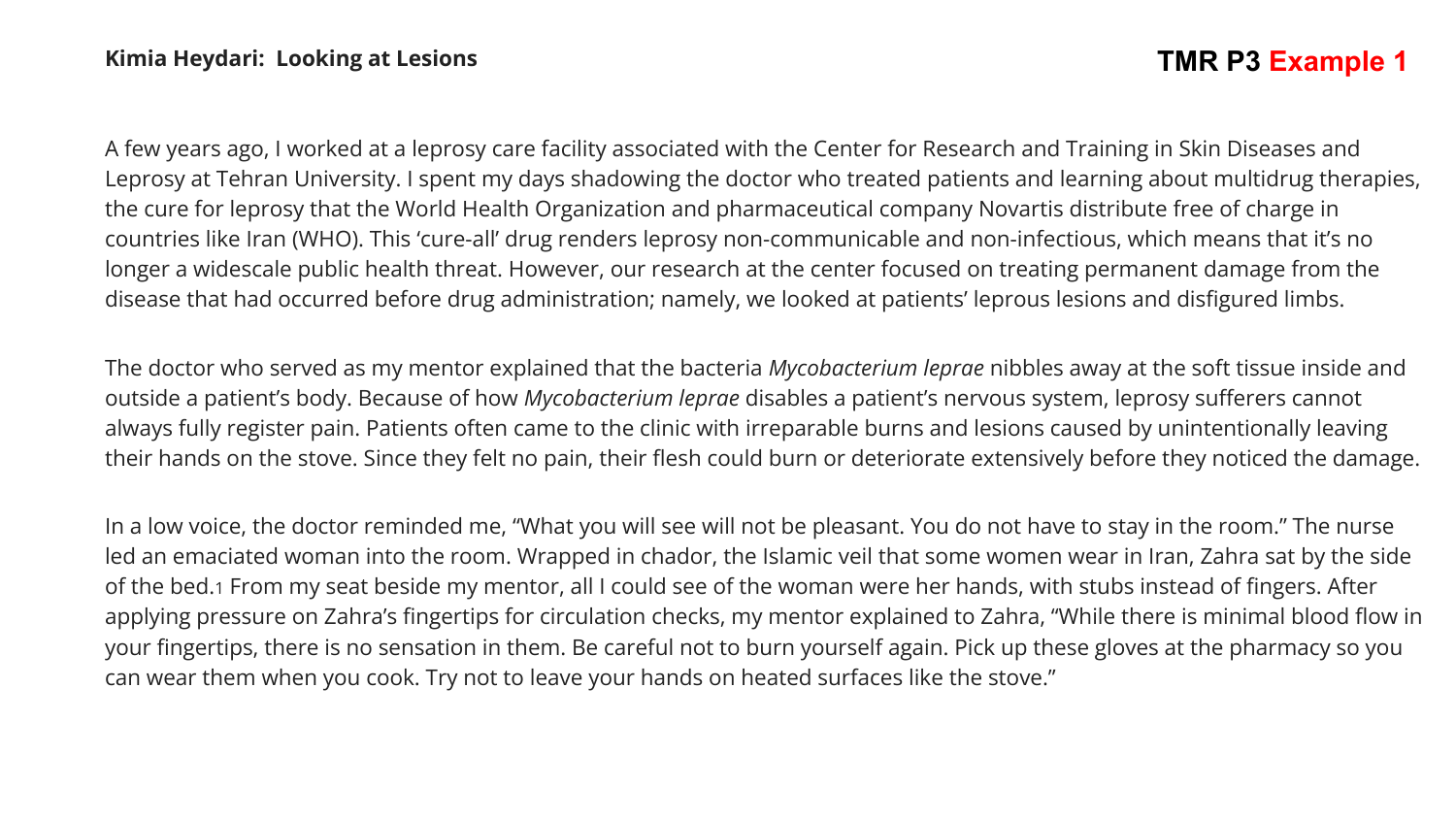Zahra's fingertips were not the main issue that my mentor had to address; it was the lesions on her forearms and legs that had brought her to the clinic. My mentor had to ask a few times for Zahra to loosen her grip from the heavy cloths and chador she held around herself. What hid beneath Zahra's chador was deeply disturbing to view. **I scuffed my eyebrows together and averted my eyes toward the door, silently praying that Zahra would not recognize my reaction at the sight of her leprous lesion.**

**Psychology can easily explain why I turned away in repulsion from Zahra's lesion: psychologists argue that a lesion is indeed a site of pain, which is an intolerable sensation**. Accordingly, in his research paper regarding the emotions that human beings experience when looking at lesions, psychologist Tom Kupfer argues that when observers see an injury they vicariously feel the injury (959). Vicarious pain is the sensation of pain that another person's lesion inflicts on the person viewing it. **One might justify turning away in repulsion from a lesion as a result of a biological reaction of sharing the unbearable suffering of others.**

**However, I argue that turning away from the lesion is not as simple as a biological response of a knee-jerk.**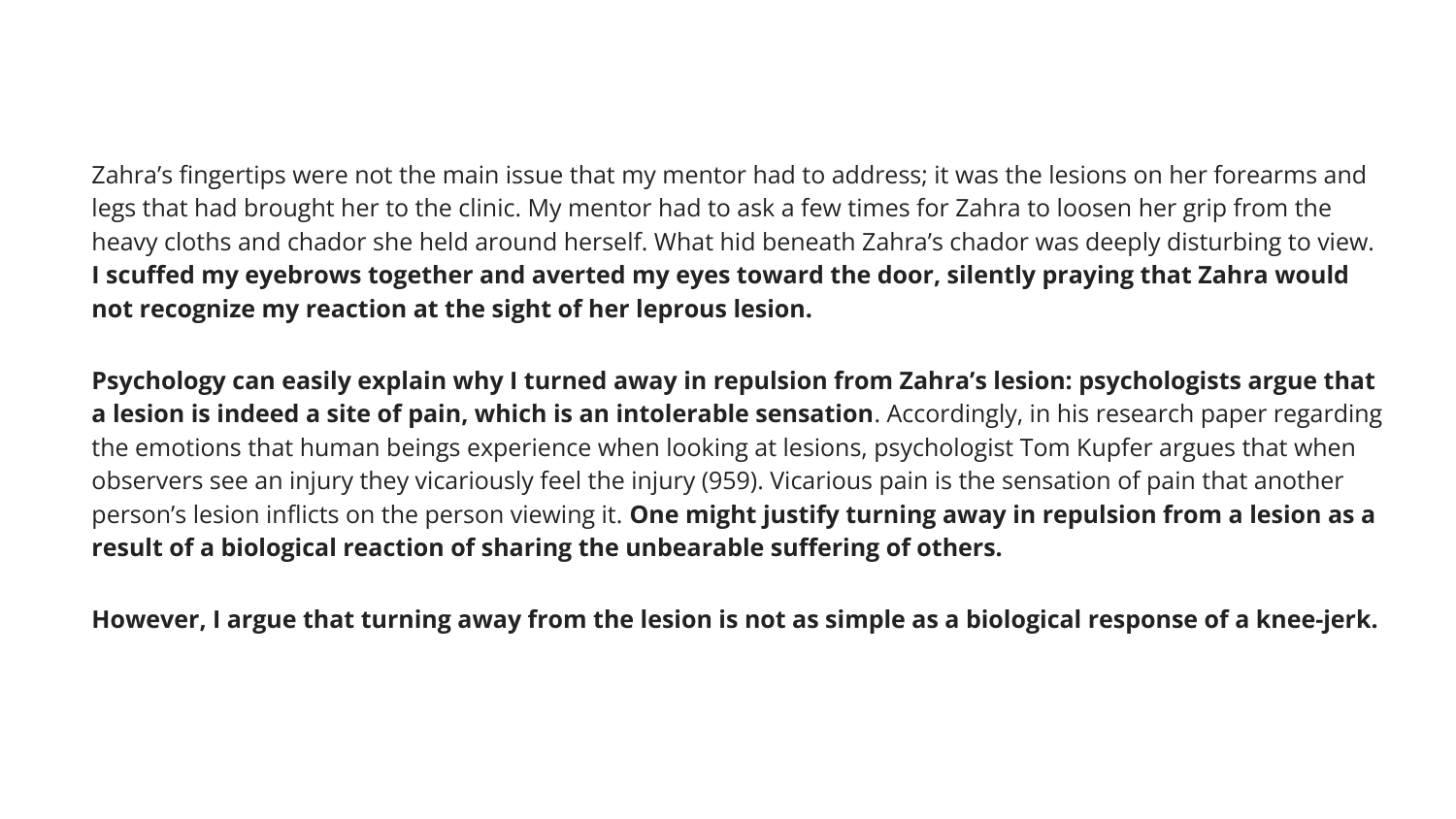#### rupikaur

 $\cdots$ 

i didn't leave because i stopped loving you i left cause the longer i stayed the less i loved myself

- rupi kaur

Baileys and Jameson in a Blue Java Cup

#### **719 \$**

® New York, NY

Price is the time of the sunrise tomorrow, for those who will be watching it through the windows of ref.

> i didn't leave because i finished my homework i left cause the longer i stayed the less i loved myself

7

7 574 J'aime rupikaur\_#love





 $...$ 

**TMR P3 Example 2**

everything is a memerupi kaur

by Wan Yii Lee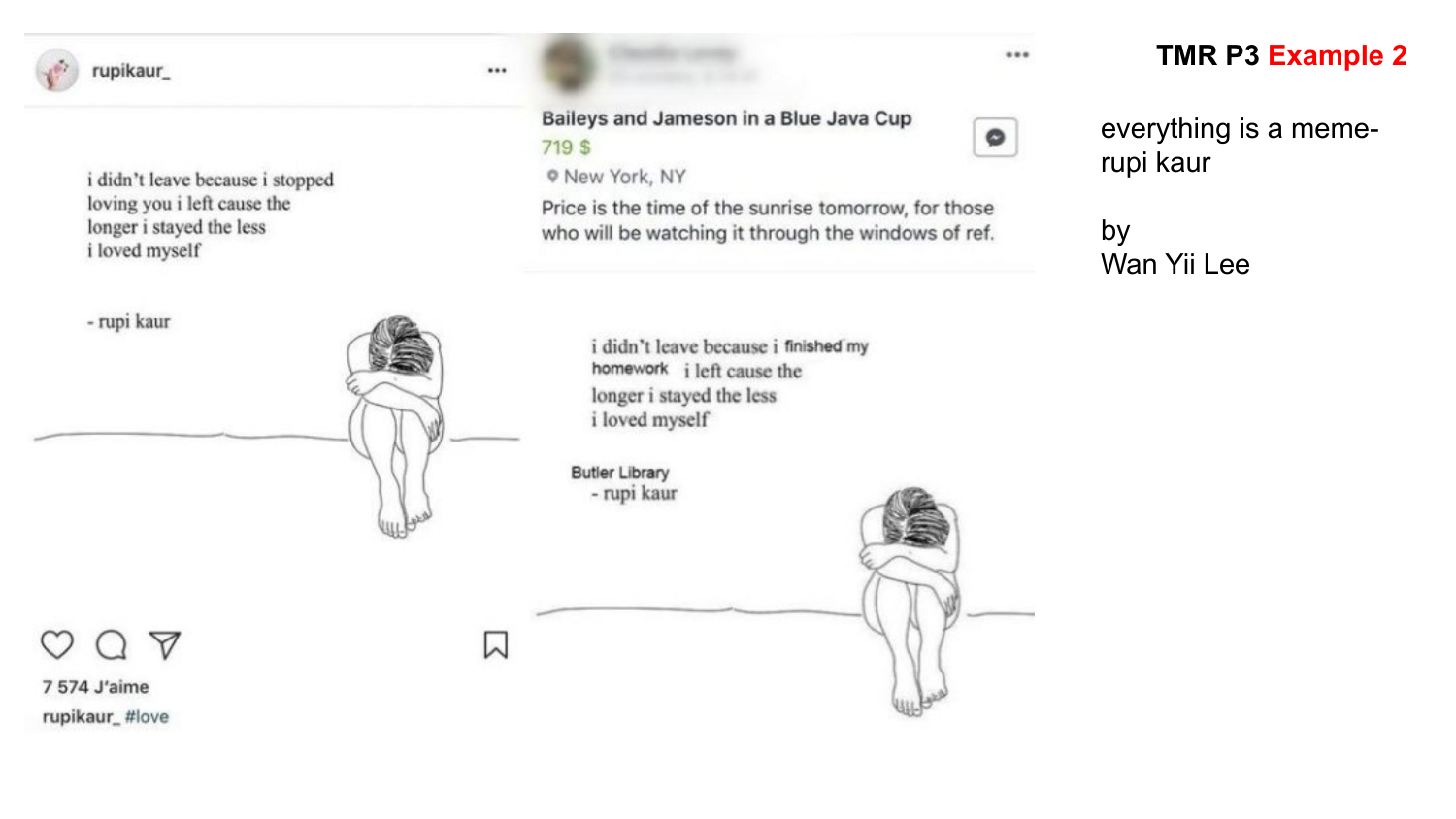The image on the left is a post on Instagram, made by poet Rupi Kaur. The post features one of her illustrated poems, selected from her book of poetry *milk and honey*, accompanied by a single hashtag (#love) as its caption. These words, short and simple, have racked up 7,574 likes (as of 12/3/2017), followed by hundreds of comments in which fans tag their friends, claiming "the feels are so real" and "this is deep" (Kaur). Kaur's Instagram page is filled with such posts, alternating between posts of her poetry and pictures of herself. On top of millions of followers behind her (and zero on her following count), her published book *milk and honey* has become a New York Times Bestseller poetry collection, which is "almost unheard of for a first-time writer, let alone a first-time poet" (Walker). This has garnered attention for the 25-year-old, born in Punjab, India, and raised in Canada. She is even dubbed an "Instapoet," a label that refers to her catapult to publishing fame through the use of social media (Qureshi). Her popularity and charismatic presence are indisputable, even reaching levels of worship; journalist Rob Walker observes that fans fall "under her spell" during her poetry performances (Walker).

In contrast, the image on the right is from the Columbia University meme page on Facebook, one of many university pages in which students post relatable content about common experiences in university life. A recent trend has been the Rupi Kaur meme, which involves editing pages from Rupi Kaur's poetry collection to suit another context ("Milk and Honey Parodies"). In the specific example above, it has changed the poem's subject to the common experience of overworked fatigue at the university library. Many others have hopped onto the bandwagon, creating memes by reworking Kaur's simple words, or just by writing their own randomly enjambed verses and signing off with the trademark "- rupi kaur" at the end. **While her popularity as an Instapoet continues to soar, memes continue to emerge that caustically mimic her art. Why has the verse from such an acclaimed poet on Instagram also been used as fodder for memes on the Internet?**  Understanding these seemingly divergent trends on social media requires us to delve into why Kaur's poetry was so popular in the first place.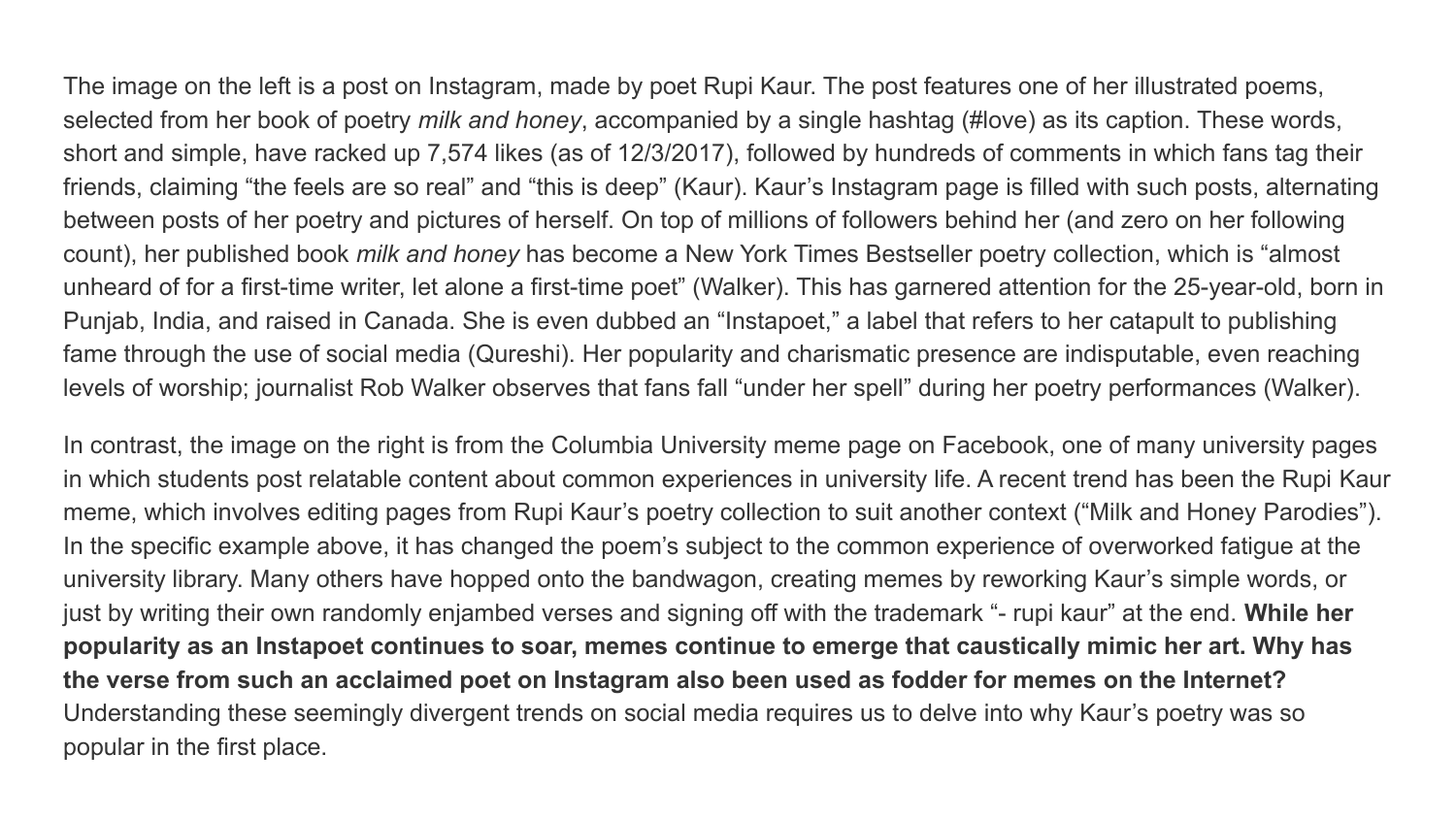# **Stakes & Motive**

- Why are you taking on THIS question? Why do you care about it?
- Why might others care about it?
- What do you/we stand to gain? What do we stand to lose (if this question goes unexamined)?
- What larger circle of questions/themes is your question part of?
- How can your reader take a discovery you offer and transfer it to a context they might likely encounter? Or can they be made aware of a context that reflects what you examined more broadly?

**Answering these questions can help articulate the consequences or implications of the new knowledge your project has created.**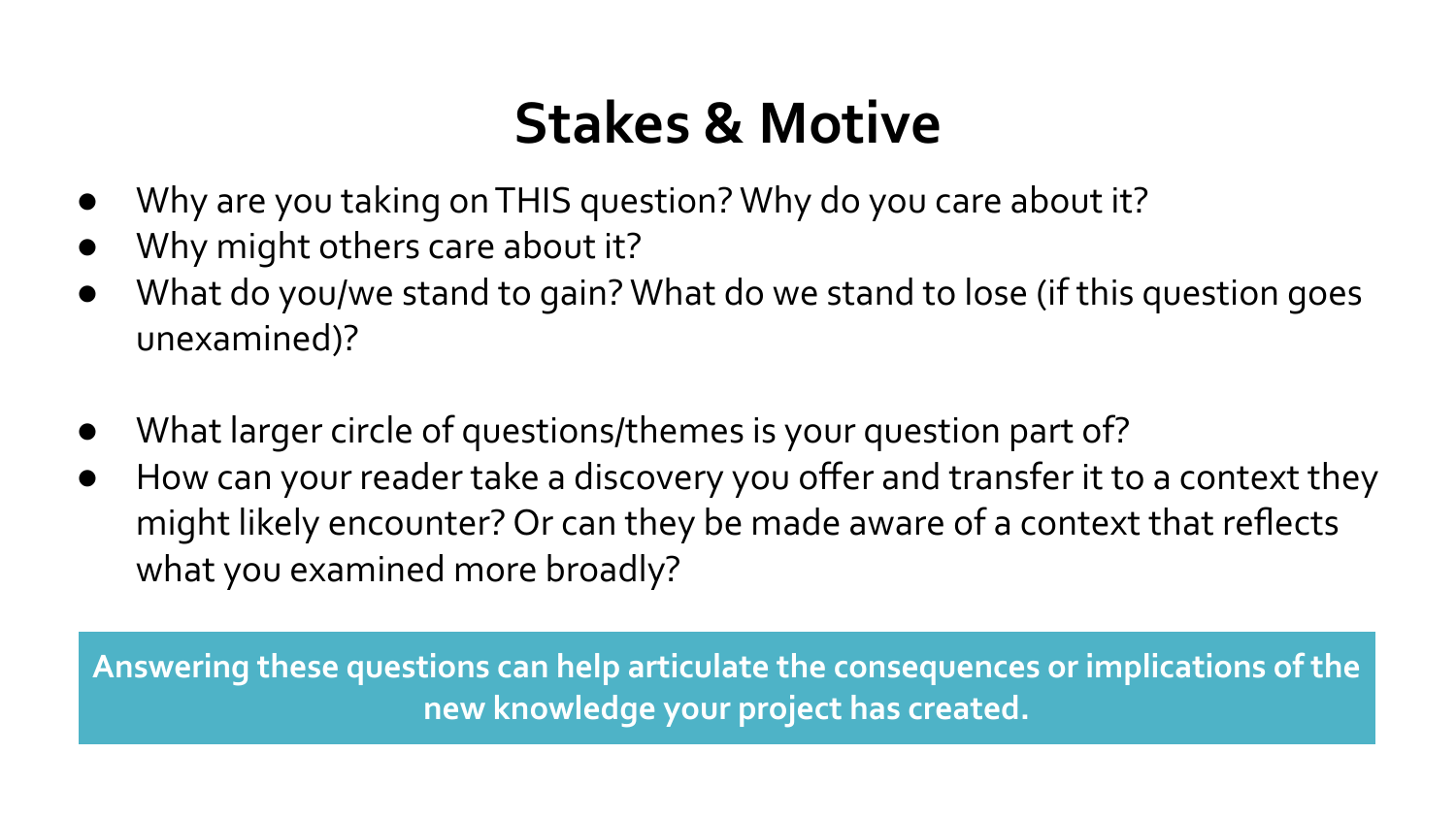We will share two conclusions (parts of the next to last paragraph plus the last paragraph) of the previous P3 examples from the Morningside review.

Observe how the authors integrate stakes and motive explicitly/how they connect their project to a larger context.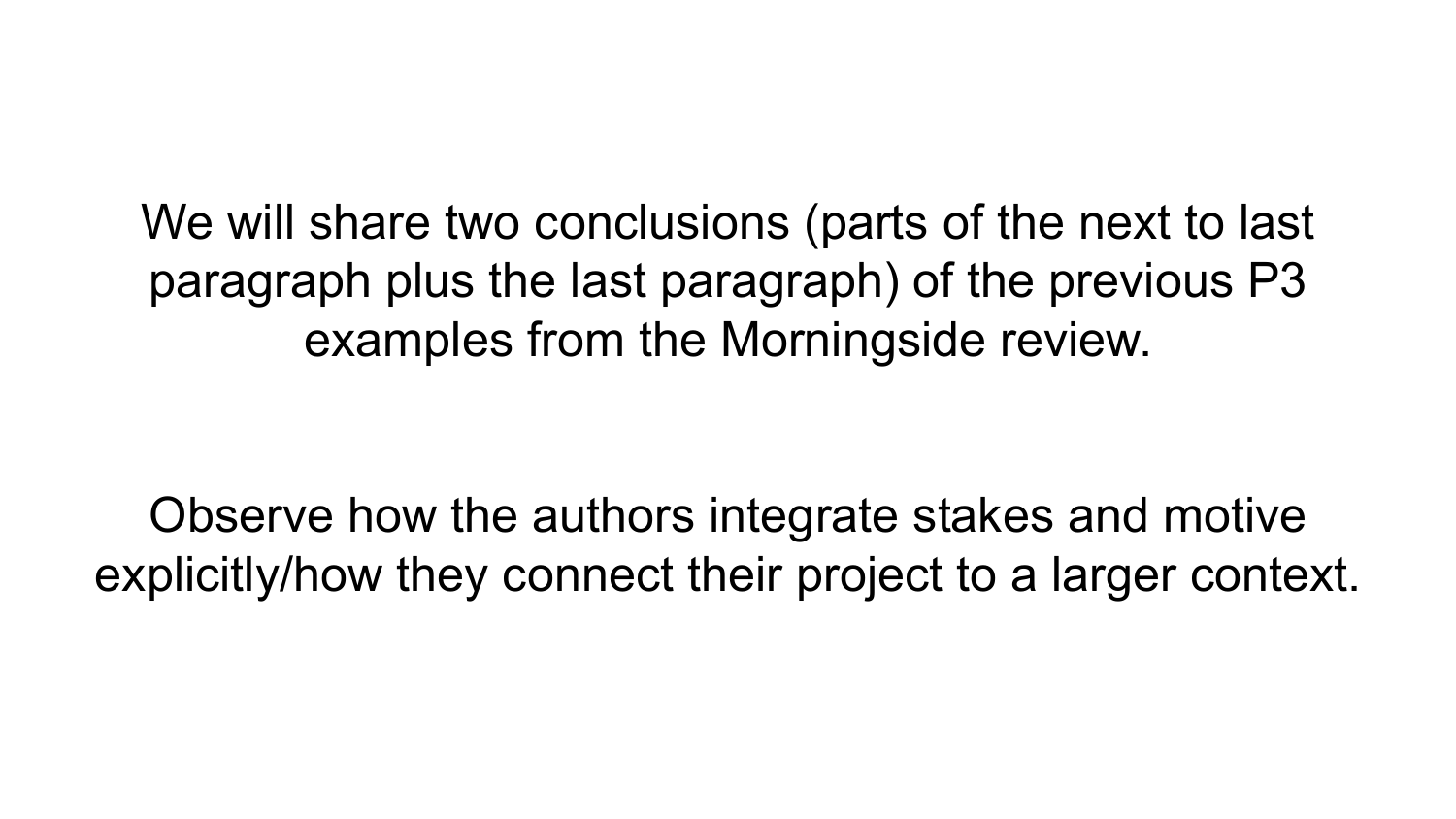# **Stakes and Motive**

The trends of Rupi Kaur's continuously rising popularity and the spread of memes parodying her poetry are, therefore, not actually surprising. Rather than seeing them as trends that diverge, it would be more accurate to conceptualize them as parallel, fueled by the same undercurrent of "shareability" in a cultural world shaped by evolutionary memetic logic as first conceived by Dawkins, i.e., that only the most "shareable" can reproduce and survive. This makes her truly deserve the title of being a poet "for the social media generation," as The Economist claimed, but in more ways than one—while raved about by fans who feel good consuming her effective brand, her poetry also makes for perfect meme fodder in today's digital participatory culture, as a sophisticated statement of self-deprecatory absurdity.

2

3

In such an Internet age, where one is virtually **In the Connection** Connection **surrounded by swaths of content like Kaur's as well as absurdist memes and everything in between, one can only wonder what it really means to exist and be truly "authentic." But perhaps this question is, in fact, a perennial one that has been fundamental to being part of any social culture at all, only now renewed in the language of the digitally native.**

When one's value and existence is now so blatantly premised on being liked and shared, it is hard to blame youths for fretting over whether independent authenticity and meaning exist at all. What better way to express this generation-wide anxiety than through a medium that is self-deprecatory, but also, in a relieving way, self-aware? 1



[everything is a meme - rupi kaur\\_Wan Yii Lee](https://journals.library.columbia.edu/index.php/TMR/article/view/3456)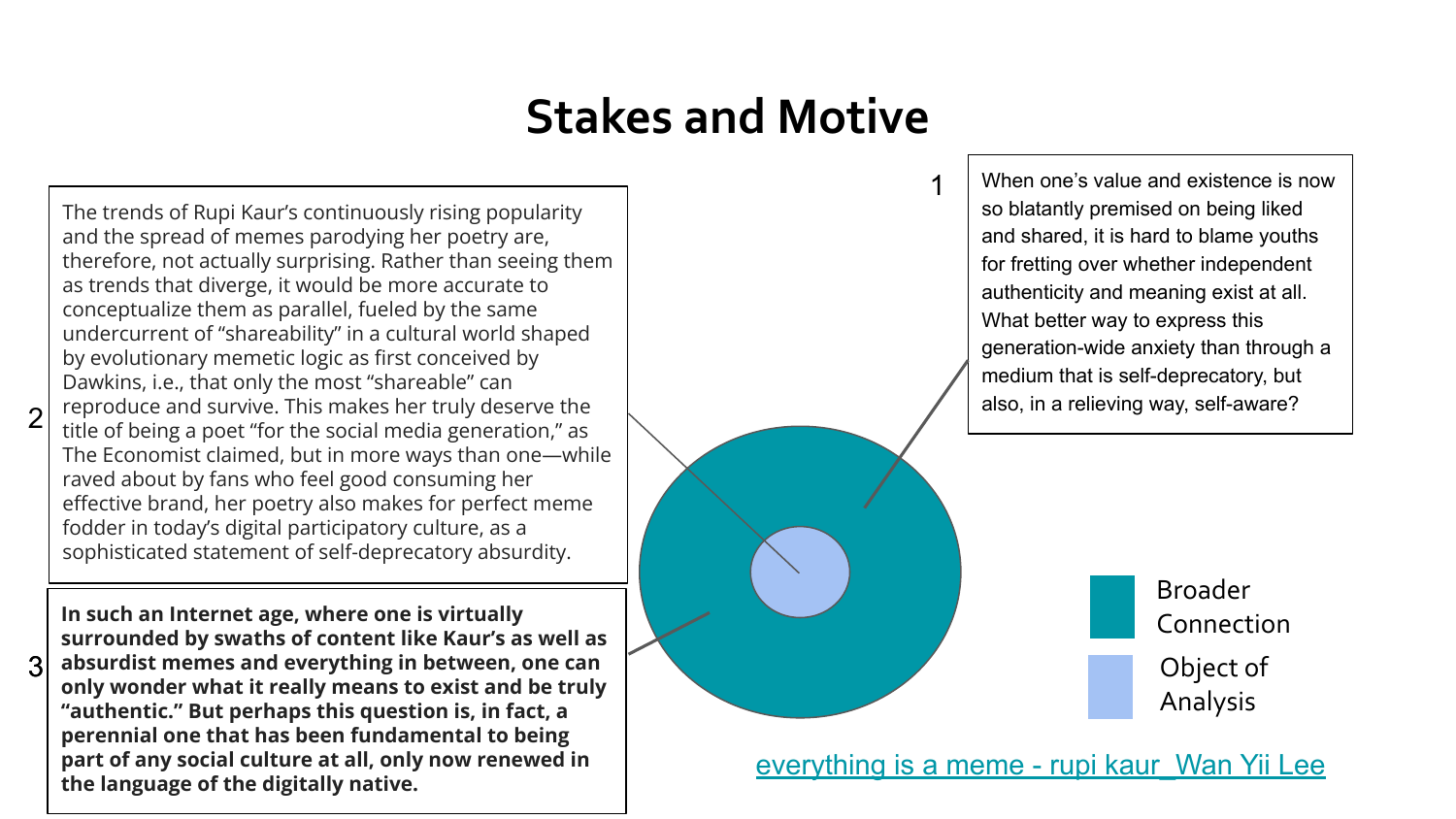# **Stakes and Motive**

Understanding abjection is no "cure-all" treatment for leprosy like the Dapsone that the World Health Organization distributes globally. However, awareness about and the embrace of abjection helps people realign their biases and adjust their reactions toward their surroundings. Looking at lesions with a knowledge of abjection helps **us** realize how thoroughly we have drawn, retraced, and highlighted the borders between bodies. Knowledge about the abject is crucial because it not only allows **us** to recognize our repulsions in vivid light, but also helps **us** realize that repulsion toward the abject is under **our** control and that **we** are the ones who define borders in the first place. **We** are responsible for our actions and are not helpless at the sight of abject entities.

In destigmatizing diseases with visible markings on the body—**leprous lesions in particular**—we can start reconsidering the ways in which we respond to the abject and to other people.

Based on the knowledge of abjection that **I** currently have, **I** wonder how different Zahra's visit to the leprosy center would have been had **I** controlled my reaction to the sight of her lesions. The guilt **I** felt after turning away from her lesions—and from her as a human being—served as a guide that directed **me** to explore abjection and the underlying mechanisms that go into the moment of repulsion.



[Looking at Lesions\\_Kimia Heydari](https://journals.library.columbia.edu/index.php/TMR/article/view/992)

1

2

3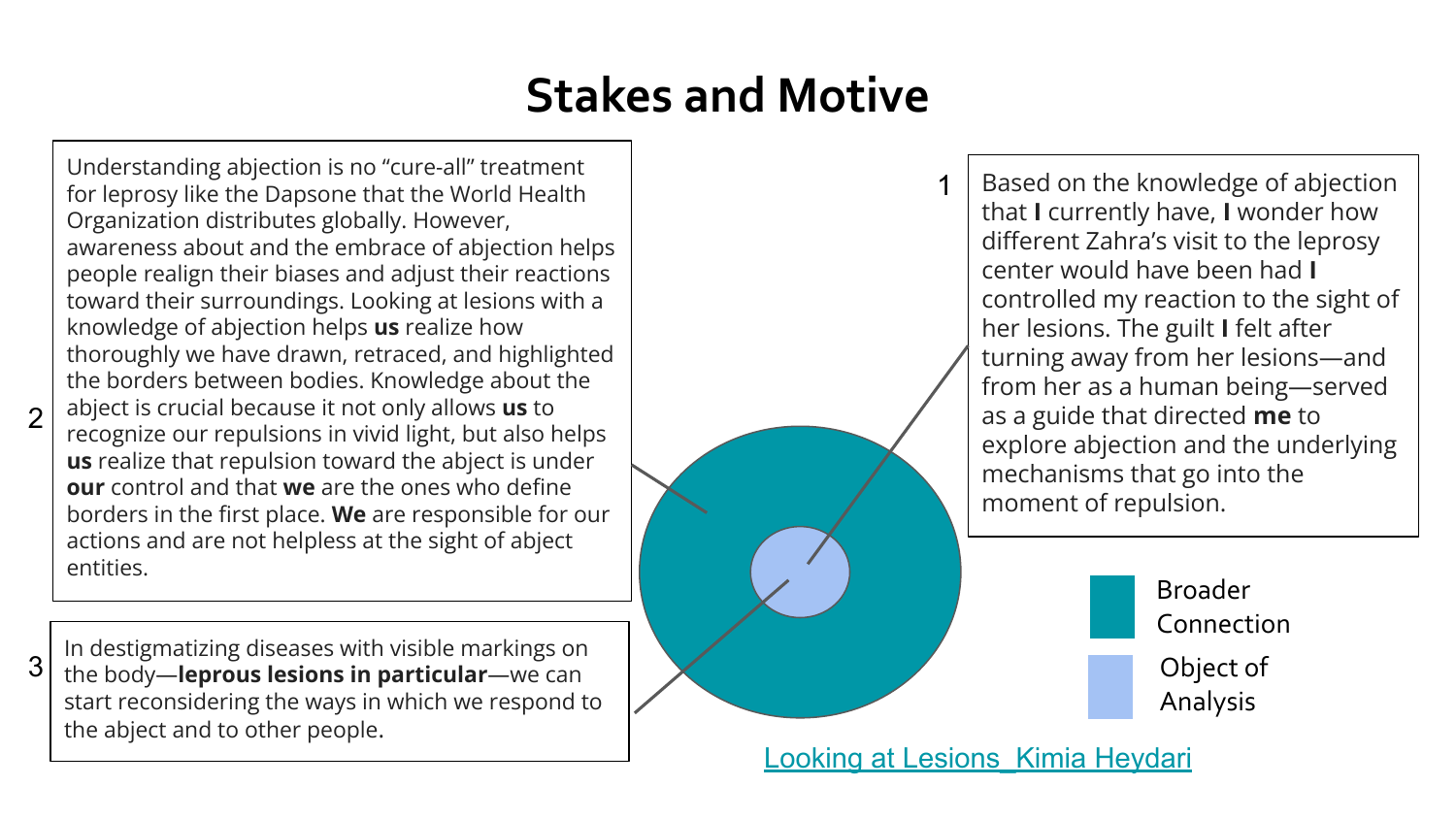#### PRO TIP: revision of the beginning & end in the final stage of your process is always a solid move

**Introductions & Conclusions** in our earliest drafts and throughout our processes are always placeholders. How we invite readers into our inquiry must always align with the fullest embodiment of what our projects become. How we play out the final implications of the new knowledge we've created to bring our projects to a close depends also on the the fullest embodiment of what our projects become.